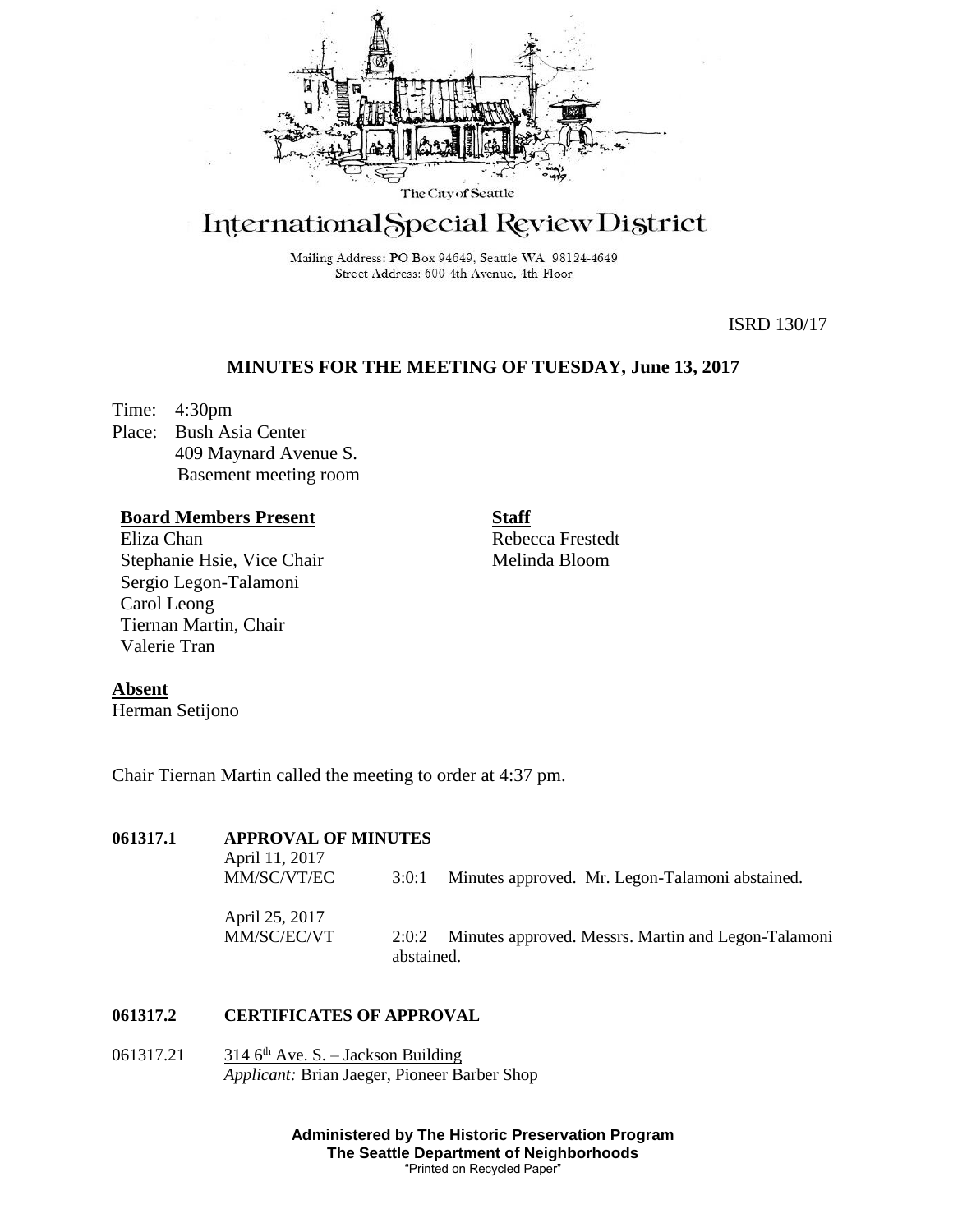Ms. Frestedt explained the request for retroactive approval for installation of a neon sign within the storefront window. Dimensions: 3'4" w x 2'6" h. Exhibits included photographs. The Jackson Building was constructed in 1932 and is a contributing building within the District. The building is located within the Asian Design Character District. The ISRD Board approved installation of a barber pole in February 2017.

Applicant Comment:

Brian Jaeger explained the original Osami sign is deteriorating and will be moved inside. He said that in its place will a neon sign with art deco font, stacked lettering. He said a previously approved barber pole will be installed this week. He said the neon sign has been helpful. He said he will come back later for a blade sign.

Mr. Martin asked if the black band where the Osami sign is at the top will remain.

Mr. Jaeger said they want to remove the sign before it tears anymore. He is not sure what, if anything, will go in its place.

Ms. Frestedt said it is a relatively simple change – in-kind – and she can do administrative review.

Mr. Legon-Talamoni asked if the neon light is static, not blinking.

Mr. Jaeger said it correct.

Public Comment: There was no public comment.

Board Discussion:

Mr. Martin appreciated seeing the neon and said the sign is tasteful and simple.

Ms. Hsie said it is nice that he took the gate into consideration with placement.

Mmes. Tran and Chin appreciated the color choice.

Action: I move that the International Special Review District Board recommend approval of a Certificate of Approval for Signage*.*

The Board directs staff to prepare a written recommendation of approval, based on consideration of the application submittal and Board discussion at the June 13, 2017 public meeting, and forward this written recommendation to the Department of Neighborhoods Director.

The proposed sign meets the following sections of the **International Special Review District Ordinance and** a**pplicable Design Guidelines:**

**SMC 23.66.030 – Certificates of approval – Application, review and appeals**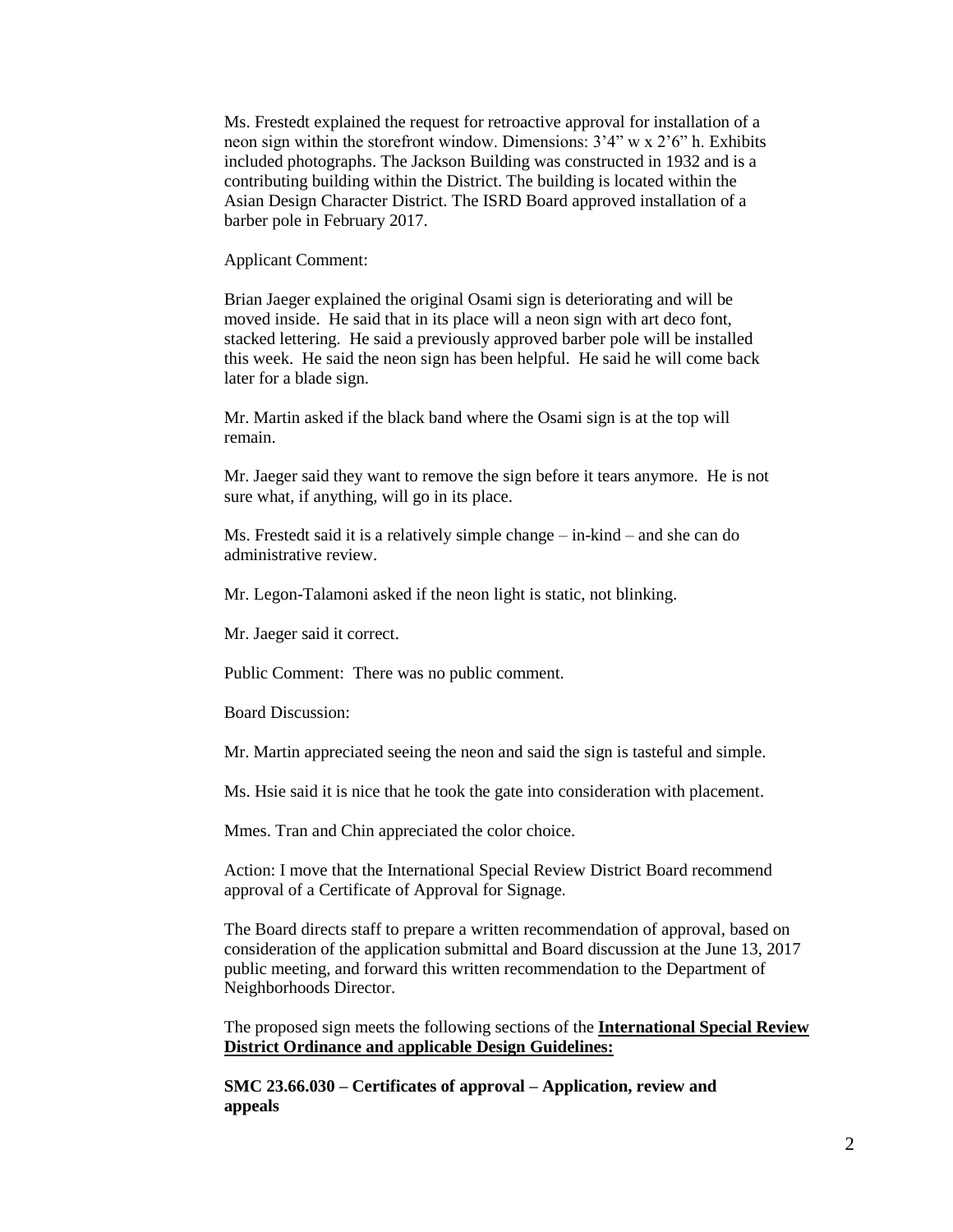#### **SMC 23.66.338 – Signs**

#### **Design Guidelines for Signs II. Design Guidelines**

A. Buildings with Multiple tenants

I. All signs on a single building shall be coordinated as to size, shape, color and location. They shall be of shapes, colors, and textures compatible with each other and with the architecture and exterior finish materials of the building.

**Secretary of the Interior's Standards** #10. New additions and adjacent or related new construction shall be undertaken in such a manner that if removed in the future, the essential form and integrity of the historic property and its environment would be unimpaired.

MM/SC/EC/VT 5:0:0 Motion carried.

061317.22 655 S. King St. – Rex Apartments *Applicant:* An Huynh, SCIDPDA

> Ms. Frestedt explained the proposed installation of a 2-sided neon cabinet sign to be installed above the entrance. The proposed sign will replicate the restaurant's original sign. She explained the proposed removal of a nonoriginal shallow, metal awning across the north face of the building. The awning partially wraps the east and west facades. Exhibits included plans, photographs and samples. The Rex Hotel was constructed in 1909 and is a contributing building within the District. The building is located within the Asian Design Character District. She said the ISRD Board received a briefing on the proposed exterior alterations and signage in March 2017. The Board was supportive of the sign design, but some members expressed concern about the history and use of the term "chop suey". The Board asked the applicants to return with historical and contextual information about of the use of the term. There was also discussion about the size of and color options for the sign cabinet.

Applicant Comment:

An Huynh, SCIDPDA, presented via PowerPoint. (Portions of Ms. Huynh's report discussing the use of the term 'chop suey' are used here. Full report is available in DON file). Ms. Huynh explained the proposed façade alterations – removal of the yellow 'eyebrow' awning and addition of the Tai Tung sign. She said the awning is deteriorating and is a safety issue. She said it is not original to the building and has been modified over time. She said Harry Chan, owner of Tai Tung, which the oldest Chinese restaurant in Seattle, wants to install a sign based on historical photos of double sided neon blade sign that was installed around the 1930s.

Excerpts from Ms. Huynh's presentation: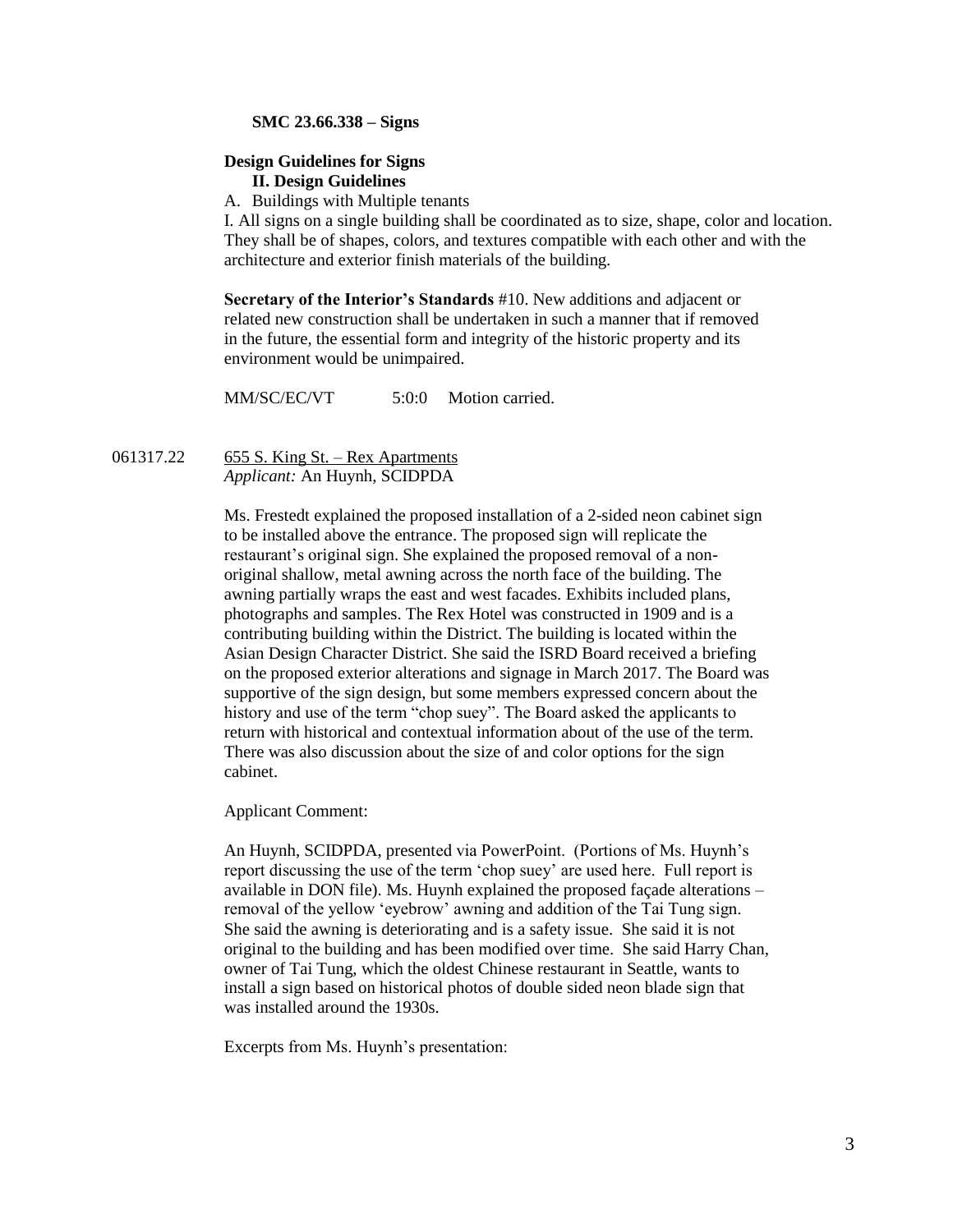Ms. Huynh referred to the March 2017 briefing in which the Board asked for more information - history, usage, origin – of term 'chop suey'. She said the term has multiple potential origins and means different things to different people. She summarized some of the history of the term that was included in the project narrative (see file).

Ms. Huynh said she consulted with Cassie Chinn, Deputy Executive Director at the Wing Luke Museum of the Asian Pacific American Experience, who said 'it's all about ownership' when she inquired about use of 'chop suey' on new Tai Tung sign. She said that Chinn talked about the importance of the context in which 'chop suey' is used." She explained they asked people in the community about use of the term and that the term has many meanings for different people. She said that people understand the context in this instance and support it, because Tai Tung has served chop suey since it opened in 1935.

Reading from the written response to the Board, Ms. Huynh spoke of a poor example of the use of the term: *"The Chop Suey music venue in Capitol Hill is a racialized American use of this term, the type of caricature that appropriates culture in the service of commerce unrelated to the term itself. Neither the business nor the owners have a relationship to the food dish or Chinese and Chinese American culture – the original owner was Japanese. Tai Tung restaurant has three generations of Chinese American ownership and offers a variety of chop suey dishes on its menu which has not changed much in 85 years of the restaurant's existence."*

Ms. Huynh reported that food anthropologist Max Chan was supportive of the initiative to install the sign for Tai Tung; Ms. Chan noting that the sign preserves the heritage of Tai Tung. Both Chan and Chinn recommended adding signage explaining the history of the sign and the 'chop suey'.

#### *Ms. Leong arrived at 4:50 pm.*

Ms. Huynh presented photos of area signs for context and photos of the original sign and placement. She went over color and size details per packet; she noted the 6' long sign is 13' from the sidewalk and would have 4' of clearance for parking and deliveries. Responding to a question that came up during the briefing, she said that the sign edge would be rounded.

Carole Alexander, Western Neon, explained the 6' x 2' sign has indents on corners and neon letters. She provided neon sample. She said the light is 4500K white and clear red. She said that old neon, bull-nosed signs used a lot of curved edges.

Ms. Huynh said the top arm will be attached 18" into mortar and the bottom will go into cast iron column with a collar around the bottom attachment. She said they have consulted with structural engineer Robyn Mah, I.L. Gross Structural Engineers. The light will connect to small junction box. She said the awning will be removed as part of this project; the yellow color will remain for now as there are no funds to change it.

Ms. Leong asked if the explanatory signage will be placed outside or in.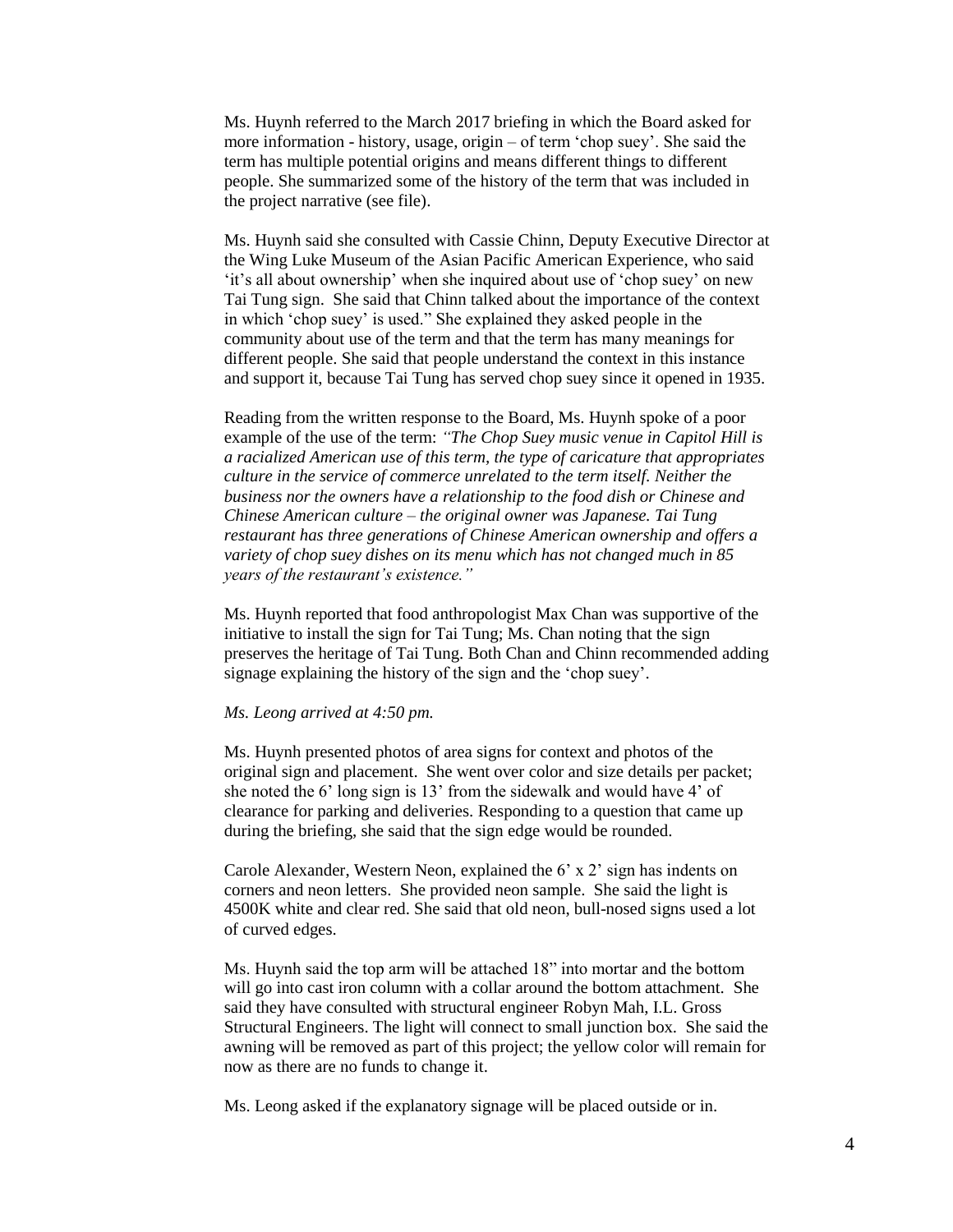Ms. Huynh said the business owner prefers that the interpretive sign is inside. She said they don't have verbiage yet but it will contain the history of the business and sign, how long they have been here and the history of 'chop suey'. She said it would cost more to put something outside and they don't have the funds in this project.

Ms. Tran said she appreciates all the research that has been done.

Mr. Legon-Talamoni noted that the sign reflects the history of the District.

Ms. Hsie said she supported the proposal, citing SMC 23.66.338. She commented on the quantity of signs and asked if they intend to keep all the existing signs.

Ms. Huynh said yes.

Ms. Leong appreciated the preservation of the original sign details. She reiterated that she has some concerns about restoration of the sign without context for visitors and those outside of the community. She said it is important to look at how to relay this information. She said having an interpretive sign on the outside is important. She asked how likely it would be to have a sign on the outside eventually.

Ms. Huynh said a sign on the outside hasn't been dismissed and could be pursued in the future. She noted that there are many connotations and said it's important to understand conflict and connections associated with the term.

Public Comment:

Ms. Frestedt explained there was discussion at the last meeting about the negative connotation and how this term has been used negatively by appropriation.

Ms. Huynh said the term means different things to everyone; for this context, it is used in the appropriate way and is an opportunity to reclaim the word for the community.

Gary Johnson, Office of Planning and Community Development, commended SCIDPDA for their work and said the sign is gorgeous; he appreciated the historical authenticity.

Laura Bernstein, an educator who writes about the neighborhood, said it is an opportunity for education and a plaque is needed to explain completely.

Mike Omura, a long-time community member, said he is a patron of Tai Tung and said it has been a dream of Harry's for a long time. He said the sign honors a legacy business. He supports the proposal.

Board Discussion: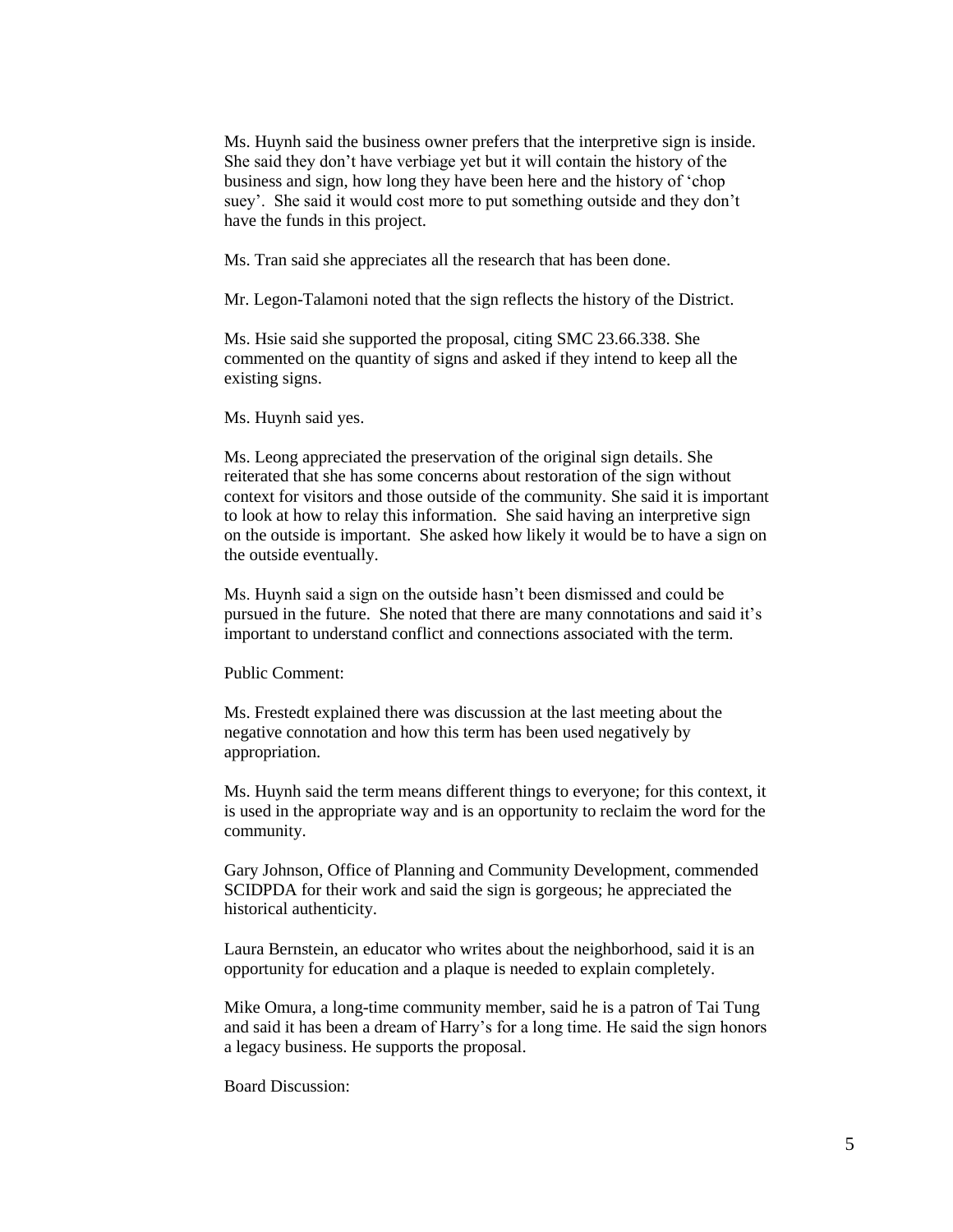#### Awning

Ms. Hsie noted that the awning has clearly deteriorated.

Board members had no concerns about removal of the awning.

Sign

Ms. Hsie noted that noted that over-proliferation of signs is discouraged and that the amount of signage here should not set precedent. She said it adds to the mix of signs as was historically done here.

Mr. Legon-Talamoni appreciated the melting pot of sign typologies illustrating the history and culture of the building, showing several stages of growth and development.

Ms. Leong agreed given the context; it is a good reflection of the building and business history.

Mr. Martin said if it were new construction proposal it would not be appropriate; here it is representative of the evolution of a historical business. He said it is good to have a true reflection of history and the evolution of the business and building over time.

Ms. Hsie said the drawings provided were helpful.

Mr. Legon-Talamoni said the awning is 2' high although it is shown 2'6" in drawings.

Ms. Huynh said yes.

Mr. Martin appreciated the presentation of neon.

Ms. Huynh said she talked to Wing Luke Asian Museum about interpretative signage in the context of how to educate.

Ms. Leong said it is an overall fantastic contribution to the neighborhood with a nod to the history and contributions of the restaurant and family. She said her concern is how it gets relayed today in the current social scene and in the future. She said that any potential negative connotation should be mitigated from the beginning. She said that interpretive signage doesn't have to be expensive; it can be simple.

Mr. Legon-Talamoni said he shared the same sentiment. He said that having supplemental signage is an opportunity to celebrate taking back of the phrase. He said signage should explain the term's contentious history.

Mr. Martin noted Ms. Leong's concerns about the negative aspect of the term – that the sign won't completely mitigate that or won't change some people's negative response. He said that reclamation of the term serves the district. He said it is a hurtful term and the applicant has done a good job explaining the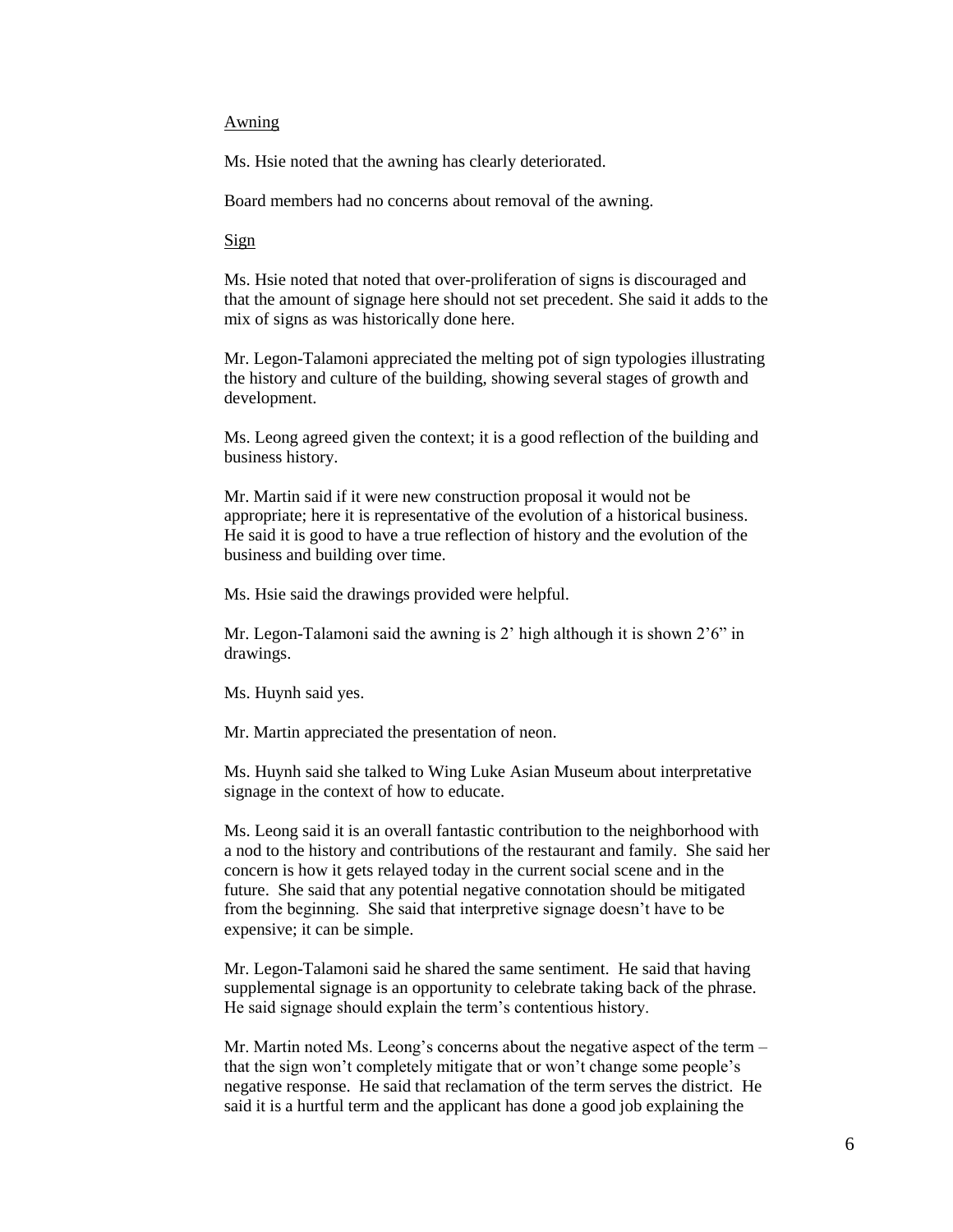history and the plan to have explanatory signage. He said programming with Wing Luke to provide interpretive statement about racialized language could be a condition for exterior sign. He noted they have done their due diligence.

Ms. Tran supported the sign as it is and said it is not necessary to condition the motion on having a plaque. She said the applicant has done lots of research and will continue to work to educate people. She said she was confident the sign is not the end of it. She didn't want to delay installation.

Ms. Hsie agreed. She said the sign is great and she understands the concern. She questioned if it is within the boards purview to regulate all these other things. She said she would support the application with statement.

Mr. Martin agreed.

Mr. Legon-Talamoni agreed. He said it is beautiful.

Ms. Leong said she is comfortable moving forward, as proposed.

Action: I move that the International Special Review District Board recommend approval of a Certificate of Approval for signage and exterior alterations, as proposed*.*

The Board directs staff to prepare a written recommendation of approval, based on consideration of the application submittal and Board discussion at the June 13, 2017 public meeting, and forward this written recommendation to the Department of Neighborhoods Director.

The proposed signage and exterior alterations meet the following sections of the **International Special Review District Ordinance and** a**pplicable Design Guidelines:**

**SMC 23.66.030 – Certificates of approval – Application, review and appeals**

**SMC 23.66.336 – Exterior building finishes**

- **A. General Requirements**
- **B. Asian Design Character District SMC 23.66.338 – Signs**

## **Design Guidelines for Signs II. Design Guidelines**

B. Buildings with Multiple tenants

I. All signs on a single building shall be coordinated as to size, shape, color and location. They shall be of shapes, colors, and textures compatible with each other and with the architecture and exterior finish materials of the building.

**Secretary of the Interior's Standards #10**. New additions and adjacent or related new construction shall be undertaken in such a manner that if removed in the future, the essential form and integrity of the historic property and its environment would be unimpaired.

MM/SC/SLT/VT 4:0:1 Motion carried. Ms. Leong abstained.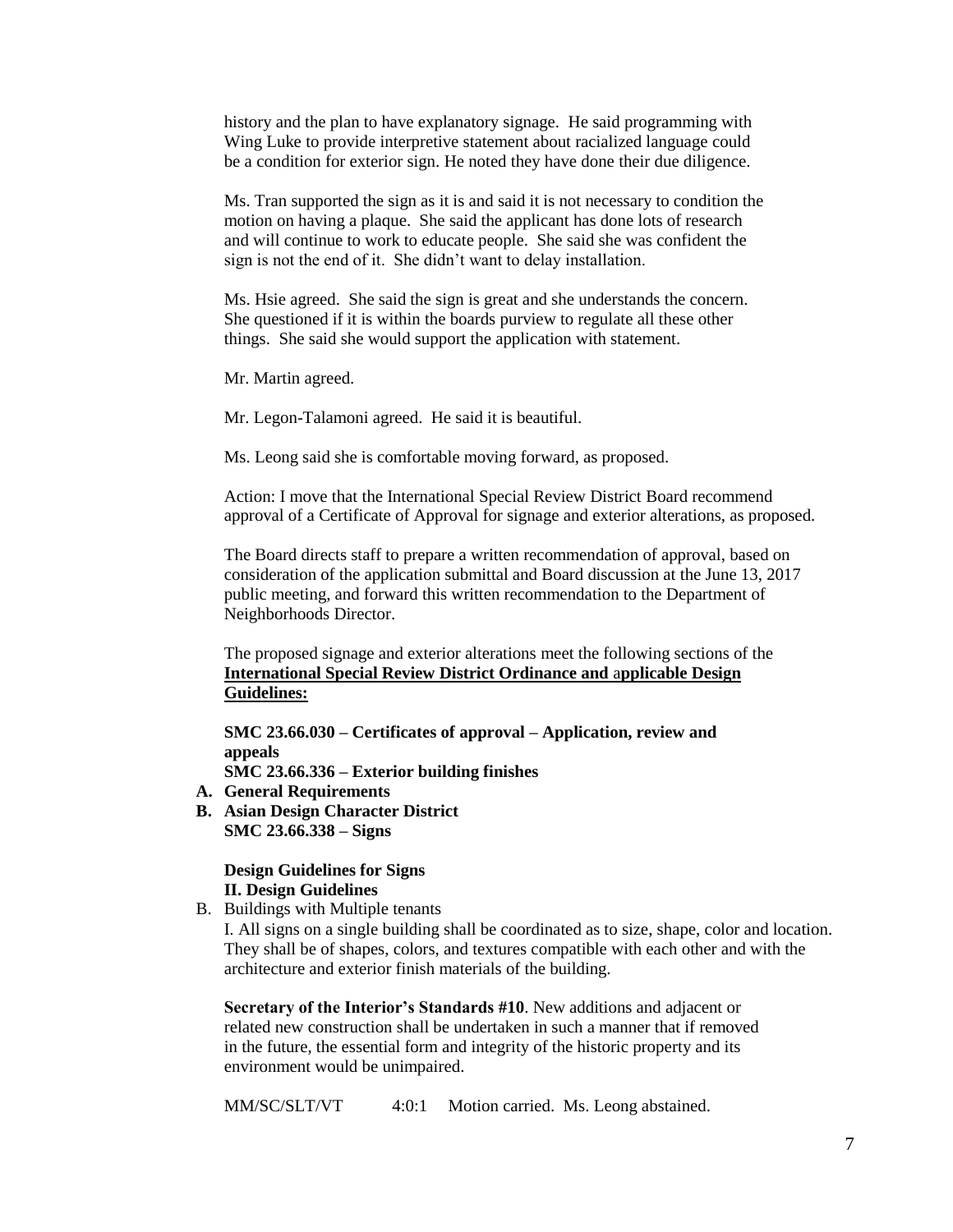## **061317.3 BOARD BRIEFINGS**

# 061317.31 450 S. Main St. – KODA Fifth Avenue Flats *Presenter*: Yang Lee, KMD Architects (on behalf of Da-Li International)

Briefing on proposed Preliminary Design proposal of a new of a 15-story condominium, mixed-use development with ground floor retail and 3-levels of below-grade parking on the site of an existing surface parking lot.

Jason McLeary, KMD, presented via PowerPoint (full report and details in DON file). He provided context of the site, zoning analysis, prior massing alternatives and sun/shadow studies. He said there will be no view blockage from Kobe Terrace and no impact from sun blockage. He said that two massing options show the evolution of the massing. He said they have yielded to Hirabayashi Place and have continued the datum line of Hirabayashi Place to  $5<sup>th</sup>$ . He said their intent is to activate the corner. He said the building will anchor the corner. He said they will setback from adjacent building on the north side. He said they propose a roof top garden. He noted the intent to participate in the revival of Nihonmachi; continue the Hirabayashi datum line; connect with historic neighborhood and be a gateway at S. Main Street.

Yang Lee, KMD, said there are small scale approaches and there will be street level retail with small scale store. He said there is front window display and recessed doorway. He provided photos of other buildings in district. He noted they want to continue the expression of Hirabayashi Place. He referred to visual architectural cues that references water, such as the wave on the panels at Hirabayashi Place. He said their considering a window pattern that, when seen from an aerial view, is an expression of the surface of water. He spoke of the importance of corner activation providing a sense of arrival. He said traditional Japanese homes have an entry garden. They want to set back the corner at the street to provide activated space that could be a gathering space for the community. He said the corner setback space will be a community gathering space although there is no final design yet. He said they want board and community feedback.

Mr. Lee noted the stepped storefront at the Panama Hotel and the "kink wall" of the HT Kobuta building represented in their design on a larger scale. He said they did public outreach and heard concerns about retail space being affordable; corner activation; security / safety with setback; and having affordable housing units. He said they have made changes to adapt to Housing Affordability and Livability Agenda (HALA) program and will review to determine which way they will go on that. He said they are looking for two departures: overhead weather protection SMC 23.49.18 and setback of rooftop features SMC 23.60.332.

Ms. Frestedt stated that this is a briefing only and that the Board cannot take action until after SEPA decision has been published. This briefing is to review bulk, massing and scale.

## Public Comment:

Rachtha Danh, SCIDPDA, appreciated the community space and small retail. He urged them to consider the reflectiveness of the building itself. He said it seems like an encroachment of Pioneer Square and a change to Nihonmachi.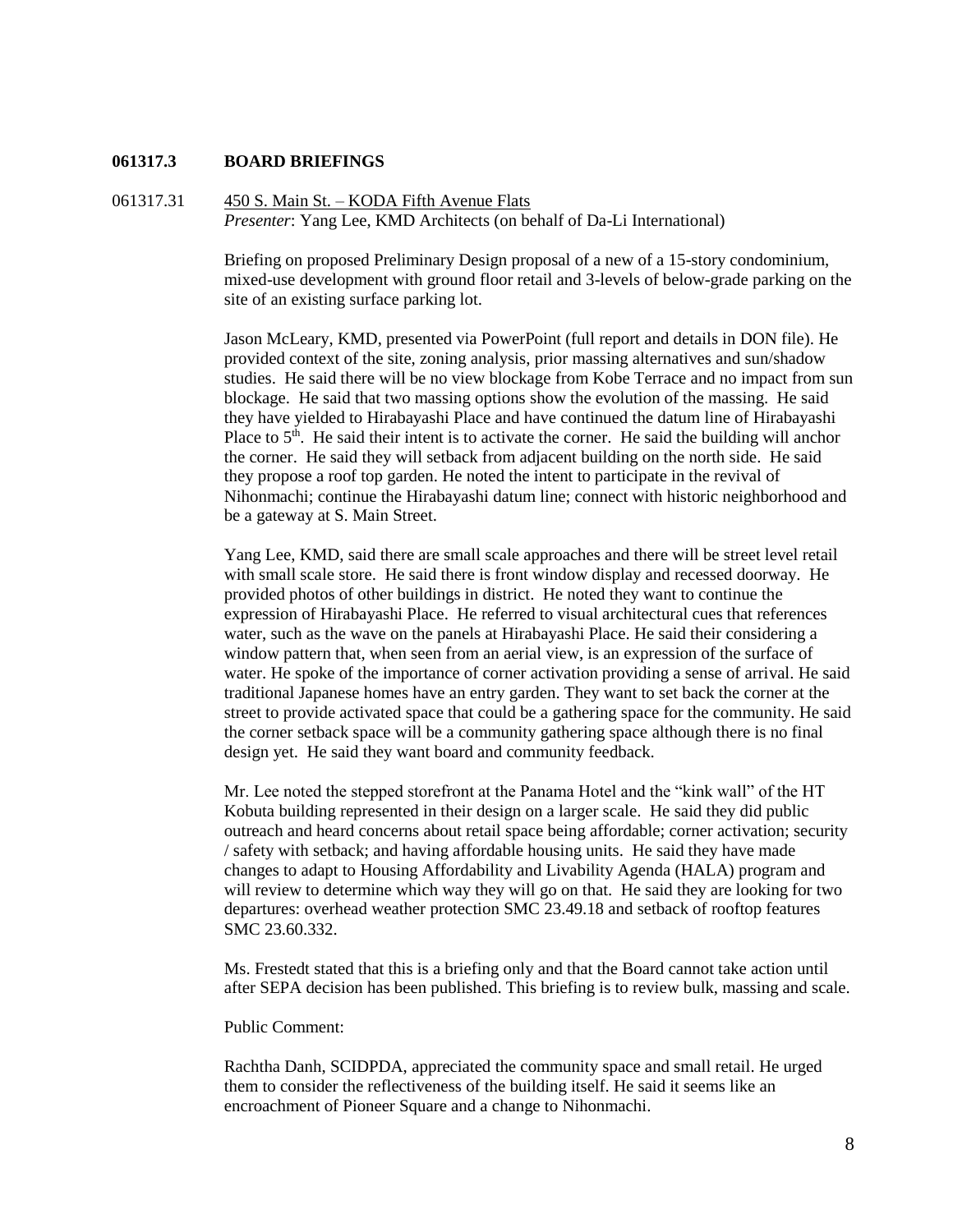Lisa, an employee of International Community Health Services (ICHS), asked about affordability and HALA.

Mr. McLeary said that HALA is voluntary and a developer can provide 7% of the units as low-income housing or pay a fee, and get an additional 20 feet.

Mr. Lee said they don't know what they will do at this point. They are talking with the City to determine the affordable housing price and to determine if they can achieve that.

In response to a question about the breakdown of unit types, Mr. Lee said 50% studio; 35% one-bedroom; and 15% two-bedroom.

Mike Omura, SCIDPDA, said he would like to see more retail on S. Main Street. He said the residential lobby takes up almost 2/3 of the space and doesn't reflect activation on street. He said the upper level setback on the west could be used on the south to create less canyon effect. He said visibility from Nihonmachi into Pioneer Square is important. He hoped units would be adapted for affordable home ownership.

Shanti Bresnau, Retail Recruiter, SCIDPDA, said the corner location is strong, important and should activate. She said she didn't see activation in the public space setback and said retail is needed with entrance into space adjacent to lobby.

Board Discussion:

#### Massing

Ms. Hsie said that they did a great study of different building typologies and asked why the 'book end' scheme is preferred.

Mr. Lee cited two primary reasons: building prominence and creation of an anchor at the sloping corner.

Ms. Hsie cited SMC 23.66.302, noting that it speaks to urban design relationships. She said she appreciated the detail in the presentation package and the desire for a minimalist aesthetic. She said she finds it hard to relate to visual connections and said it is harsh for that corner. She noted how Dexter is a canyon of buildings pushed to the property line. She asked how bookstand massing can relate more to the district. She noted Slide 14 and said all buildings shown have strong vertical read and this building has a broken weave. She said she is struggling with the language; it doesn't integrate well.

Mr. McLeary said by pulling it back from the street it wouldn't relate to others in the block. He said it was like a wedding cake, pulling it back to break up massing; you don't see it from 5<sup>th</sup> and Main but you do in interior block.

Ms. Hsie said it currently looks like one big mass. She said it may partially be the rendering of all glass.

Mr. Martin agreed. He said that holding down the corner is a good concept but this building is a very different scale. He said they need to find balance with size and structure. He said that with the wedding cake massing we don't see  $5<sup>th</sup>$  and Main but we do in the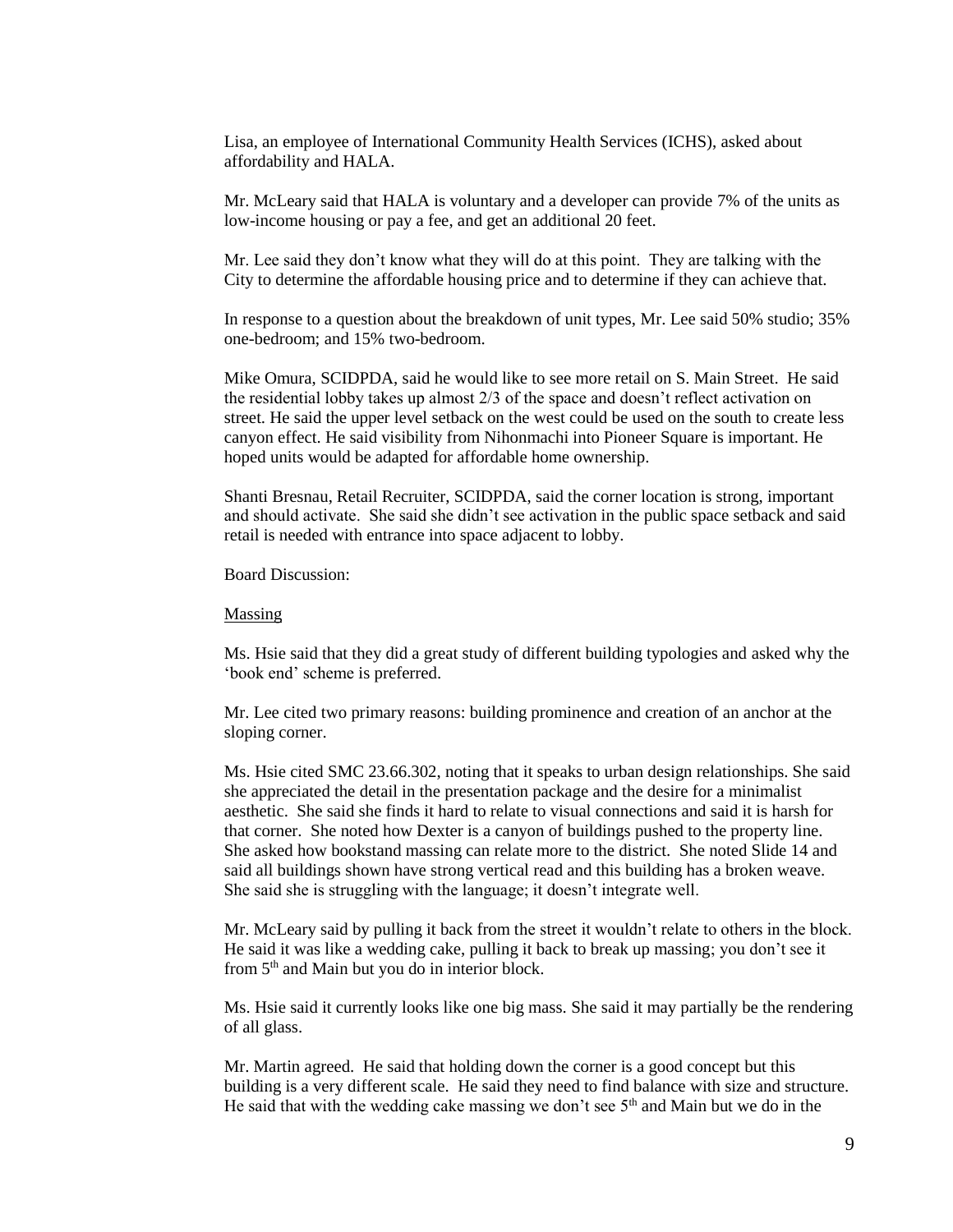interior block. He said to keep the datum line with Hirabayashi Place but flipped and stepping back from that as potential massing.

Mr. Lee said they are proud to be the tallest at the corner and want to keep the corner to make place-making statement; he said they want to be bold, be a beacon. He said he preferred they hold the corner. He said the kink wall is a way to break up the massing.

Mr. McLeary said if they pulled back they'd have to do so on both sides, to give light to the neighbor to the north, once that side is developed.

Mr. Martin noted the use of the kink wall to modulate as ineffectual in breaking up the canyon effect. He said exploration is needed with different strategy. He said mirroring of Hirabayashi Place datum is successful.

Ms. Hsie said it loses potency because the window pattern is so similar to Hirabayashi Place and the ends at the corner. She said to continue to think about the canyon effect and its impacts on the pedestrian experience. She said to break up the datum between the way they have and give more consideration to how to hold the corner. She said being the first here will have prominence and to well visually organize buildings with emphasis on subtle detailing. She noted the backside activation and said to push amenities to front; activation up high is good. She said to break up the building again at 5-7 stories and explore other ways to hold the corner.

Mr. Lee said amenity space will be bright at night with all the glazing, which will further activate the area. He said that retail will have open/closed hours but lobby will be open 24/7. He said he wants residents to gather in the lobby.

Mr. McLeary said that the lobby will be lit up and there will be activity and a security guard.

Mr. Martin asked if the lobby will be shared with community members.

Mr. Lee said it will.

Mr. Martin said that retail is the activating source; people don't go into lobbies to hang out but they go into shops to browse. He noted the importance of small business and that the community is rooted in small business; it is a big part of this area. He said to explore alternatives so the board can see other strategies.

Ms. Chan agreed with Mr. Martin. She noted the canyon effect makes the building nonaccessible. She said to explore other ways to contribute to the community and to look at ways to activate and invite community to inset. She asked if the top amenity space will be open to public.

Mr. Martin said to explore other options.

Ms. Frestedt noted that this site is located in the International District Residential (IDR) Zone. She read through the goals and context of design character in SMC 23.66.306 and SMC 23.66.336. She spoke to the the importance of the pedestrian realm and suggested that the Board not get too stuck on retail in light of the IDR zone.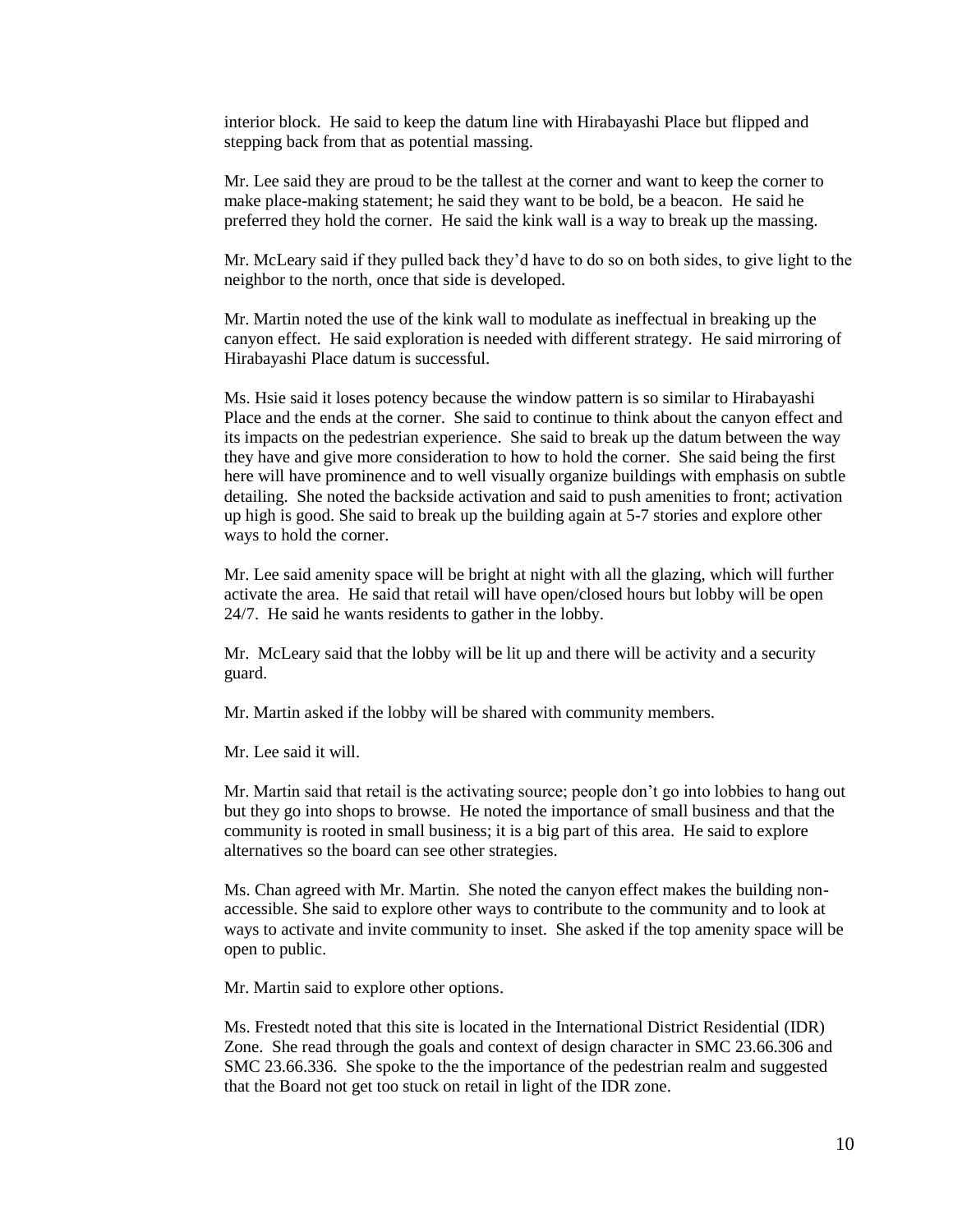Ms. Hsie said to be creative with circulation – access retail through corridor like they have done at the Publix Hotel. She said a lobby is not an activating feature. She asked if they have thought about live-work units.

Ms. Lee said they had.

#### **Departures**

The board was generally supportive of no continuous canopy and the coverage of rooftop features and setback needed.

#### Window Patterning

Ms. Frestedt said window patterning is relevant to how it breaks down and is tied to massing.

Mr. Legon-Talamoni noted how it expresses itself differently.

Mr. McLeary said there is a reflective coating that creates a subtle change in tinted glass.

Mr. Lee said that outside you can see the pattern and wave.

Ms. Hsie asked if there is a fin.

Mr. McLeary said the rest is clear and there is a purple fin.

Ms. Leong asked if the windows will be operable.

Mr. Lee said they will be the awning type.

Mr. Martin noted the mass and location on prominent corner and the building as gateway to district. He summarized what he had heard, including: community concern about opening up of space and its use; the canyon wall effect on Main; activating uses as seen on north; difference between community living room and retail; general support for both departures.

Mr. Legon-Talamoni said they should explore the ground floor – street level use and to pair the outdoor area with retail.

Ms. Hsie said if they choose B to consider the impact of landscaping; she asked if the design team had specific examples and design ideas of what the activated space would look like at night. She encouraged them to look at massing and continue to work where making pushes and pulls and clean up where jumps happen.

Mr. Martin agreed with Ms. Hsie's comments and said the board wants to see strategies to mitigate canyon effect.

Ms. Hsie cited SMC 23.66.302 and to look at the right sized spaces for smaller retail.

Mr. McLeary said steep sidewalks impact flexibility.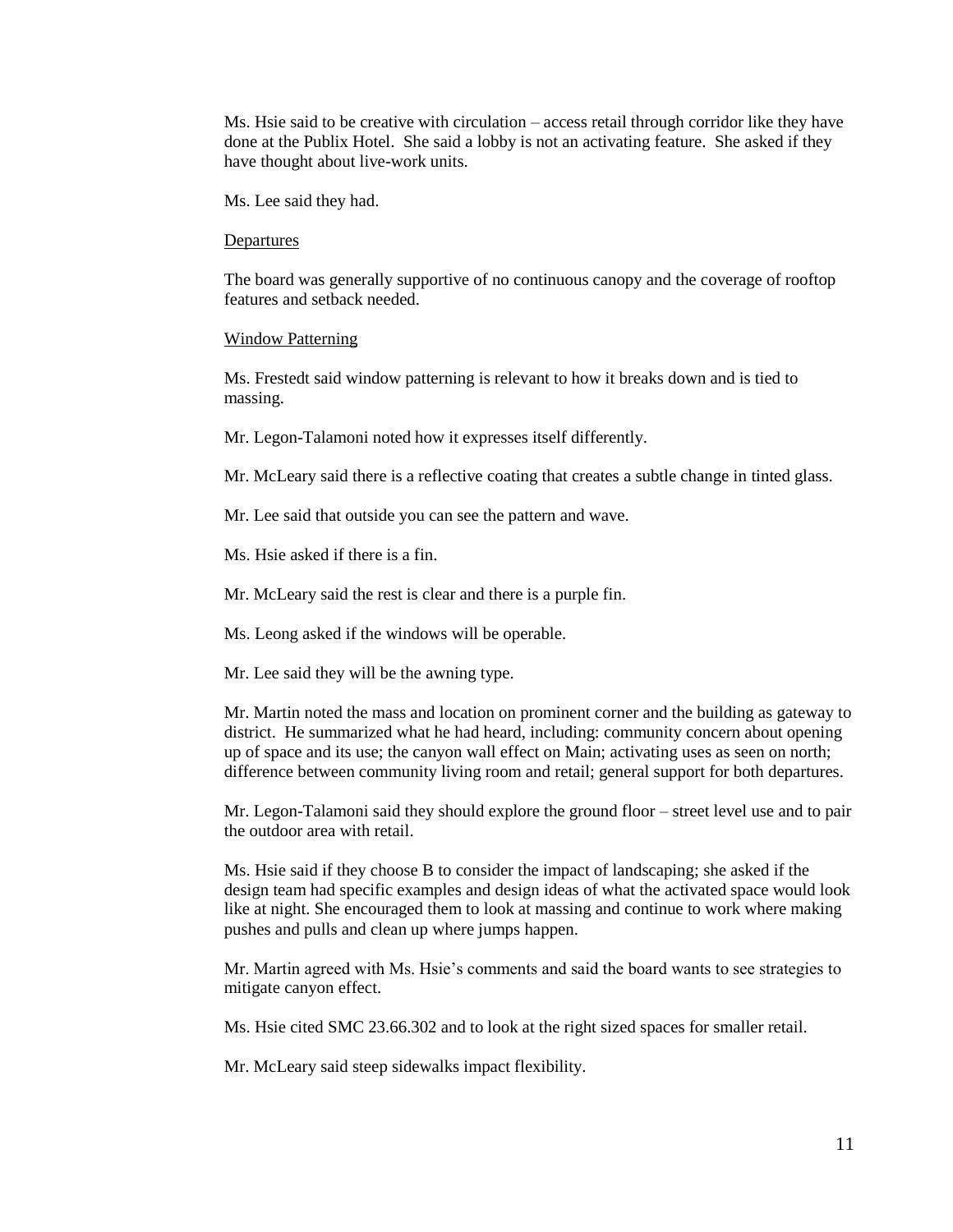061317.32 1029 S. Jackson St. *Presenter: Bill Barton, Tiscareno Associates (on behalf of IntraCorps)* 

> Informational briefing on proposed development of a new 6-story mixed-use development, with one level of below grade parking, on the Acme Poultry site.

Bill Barton, Tiscareno, noted that there were no objections raised at the last briefing regarding the proposed demolition of existing buildings on the site. He said the project goals are to establish stable residential in neighborhood – market rate apartments with 20% affordable units; street level – double the amount of retail required. He said they did a neighborhood study and 9-blook analysis; he said he believes the building is in scale and compatible with others in this area. He explained community feedback and survey methods indicate there is support for mid-rise building with mid-block connector; exterior landscaping and pedestrian environment. He said there is precedence in the district regarding massing options. He said they held an open house in May at the Nisei Veteran's Hall. He said people wanted pedestrian level retail and affordable units. He discussed the topography; S. King is a green street; the area is a retail hub. S. Jackson is high traffic and transit corridor. He said the use will reflect the diverse mix of uses and the character of the street.

Mr. Barton went over massing options explored and indicated their preference was Scheme 4 "C". He noted mid-rise massing precedents: Hirabayashi Place, Thai Binh, ICON, Publix. He noted the clean façade, broken up by singular vertical expression. He said the overall scale will have frontage on Jackson – 6 stories; and on King – 6 stories, upper story setback at  $7<sup>th</sup>$  level. He said the mid-block crossing would have a kink at one end and double sided retail that will provide an interesting experience all the way and will connect to the retail hub on Jackson. He said the façade will push back 20' to create a 'C'.

David Reddish, Tiscareno, said they are under the zoning height limit on S. Jackson St. by two stories with upper story set back slightly from the retail base. He said the windows and materials will clearly delineate functions. He went over the renderings. He said the retail will be highly visible with clear identification of entrances. The market passage will have five stories on King; the rest will have six stories with the upper story setback. He said the building will present as base, middle, and top. He said on King there is a 120' edge with setback of two-story residential. He said steps, terraces, stoops activate the street.

## King Street Experience

Green Street; Mixed function as residential, commercial. Planter strips, raised stoops, steps with terraces. Variation makes it resident-friendly.

## Mid-block Market Passage

Community enthusiasm for small micro-retail. Enhanced landscaping, sidewalk setbacks for retail, outdoor seating and display. Seat walls. Unique element that community can own. Reflection of community.

## Public Comment:

James Wong, Vibrant Cities, said he owns a couple of buildings in the District. He said he loves the concept for micro-retail. He said it is refreshing, vibrant, and a great place for on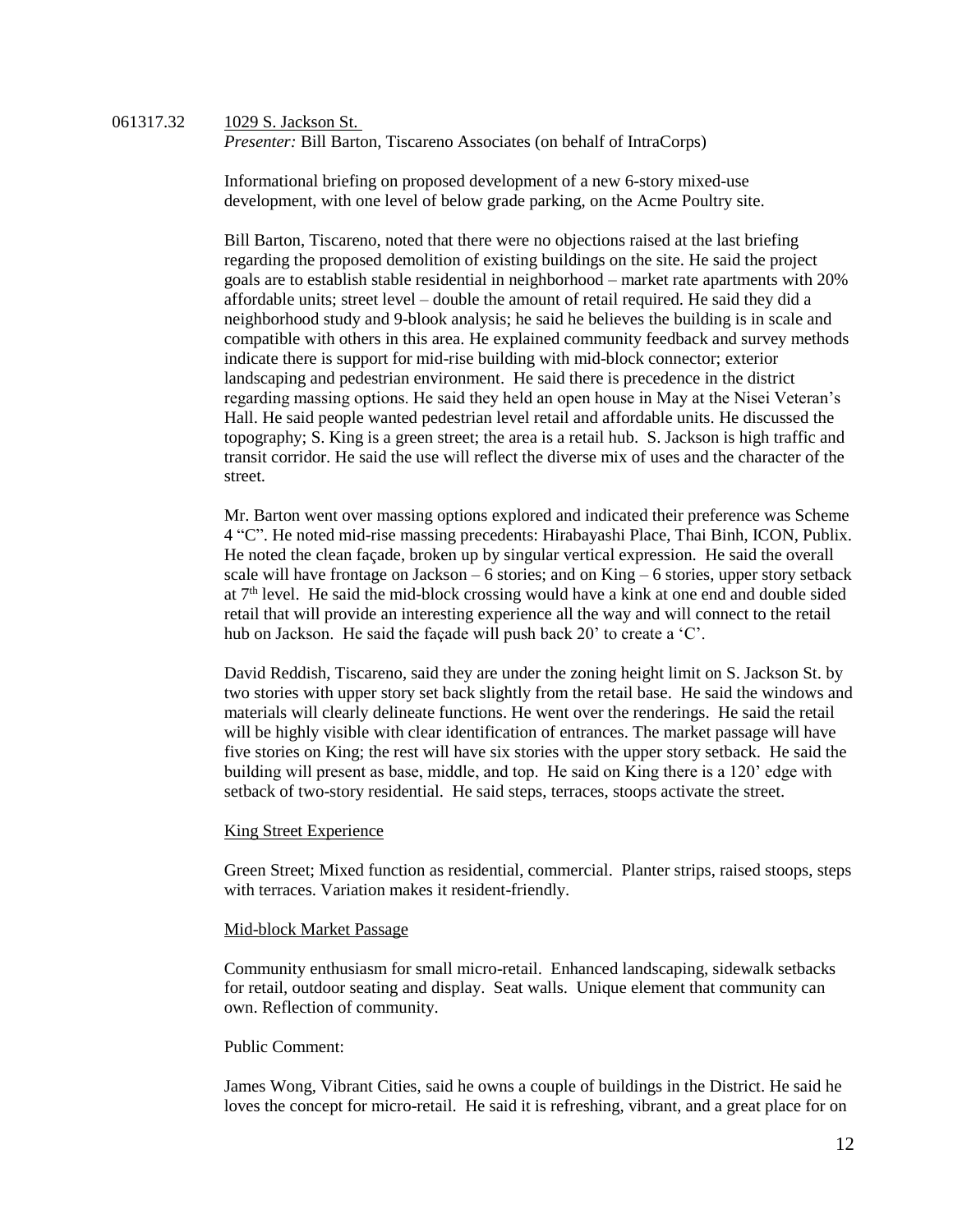weekends. He is looking forward to it. He said it will make for a safer neighborhood and will provide lots of activation.

Josh Verboort, architect/business owner, said it would be nice to have power underground. In schemes, there are two spaces – one is pass through and one is a courtyard. He said they are two types of public spaces, one is quasi-public. He noted success of open courtyard spaces like Chophouse Row. He said it is interesting that SDOT wants car access on S. King rather than Jackson. He said that residences on S. King could be live / work spaces. He said he didn't want the high wall higher than someone's head and suggested stepping the floor plate. He commended the design team for the micro retail and pass through.

Ms. Frestedt noted that the project would also be going through the Southeast Design Review Board for consideration of proposed departures.

Board Discussion:

Massing

The Board supported the applicant's preference for Scheme C.

Mr. Legon-Talamoni asked if the courtyard is private for residents.

Mr. Barton said yes, the courtyard is.

Mr. Legon-Talamoni noted public comment and said there is value in inward facing retail in courtyard with more public aspect to the courtyard.

Mr. Reddish said the concern is that if retail is spread out it is not as vibrant.

Ms. Hsie noted the concerns with the visibility of an auto court on the Inland Construction ("Thai Bihn") project led to several rounds of discussion about the design of the opening; She said there may be opportunities to make the courtyard a visual amenity.

Ms. Frestedt noted that board purview is exterior shell and streetscape and how the openings relate to that.

Mr. Martin commented on the great level of community engagement and incorporation of that feedback into the project. He noted enthusiasm for the market passage idea, King Street uses and how pedestrians and residents interact. He said the southwest corner height of the wall is concerning and suggested a step down may be useful. He suggested exploring ways to break up the west façade visually. He said to not be strictly residential on the east side but to have a gradient of uses. He said to explore ways to address safety at King St.; eyes on the street makes the community feel safer.

Mr. Barton said SDOT has a list of preferred street-uses for vehicle entrance. He said that Jackson has a high amount of potential conflicts (street car, high traffic volumes) so the parking entries were pushed to King. He said that a garage is a hole and they want to keep uses on Jackson. He said they wanted to keep it away from the mid-block crossing. He noted it could be a problem when King is closed for community events.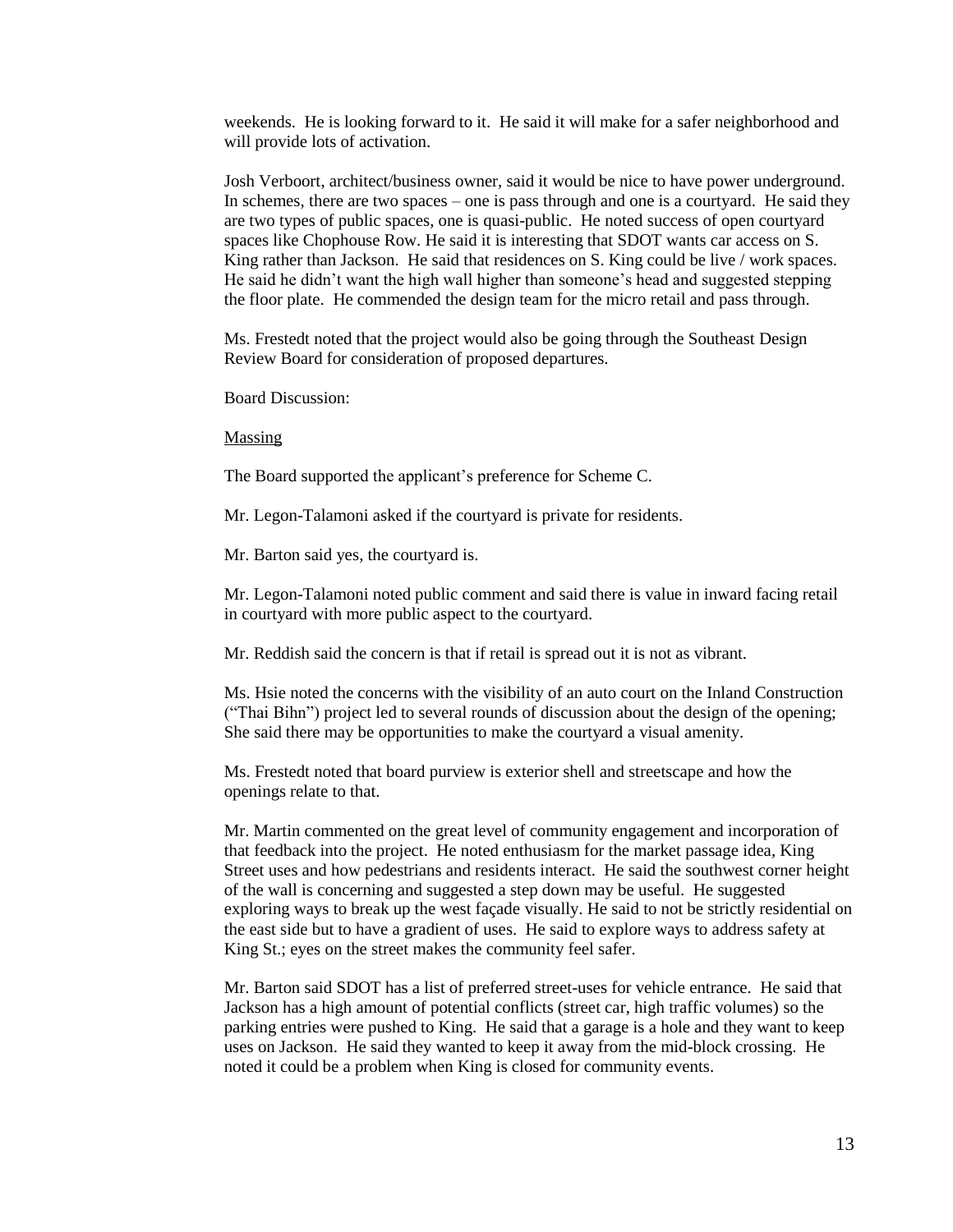Mike Omura, SCIDPDA, noted the inconsistent direction of SDOT – conflicts with cars versus green street.

Ms. Frestedt offered to request a statement from SDOT about street hierarchy.

Mr. Legon-Talamoni asked about pedestrian pass-through closer to  $12<sup>th</sup>$ .

Mr. Barton said they did explore that and noted the 12' grade change.

Mr. Brevoort asked why there is separation of courtyard and retail passage.

Ms. Soldano said making a courtyard open to the public creates security issues.

Mr. Barton said they want maximum housing and maximum retail. He said they are doing a lot of retail. He said the pass-through is a risk and they don't want to make it more so. He said connecting to courtyard makes the passage less viable and safe. He said a customer is more likely to be drawn through the passage.

Shanti Breznau, SCIDPDA, said a courtyard is much more internal to the building. Having it open at the front allows for farmers' market, pop ups, music etc.

Ms. Frestedt asked about hours of operation and what is visible from outside.

Ms. Soldano said it will always be lit but will be closed after business hours; there will be a gate that hasn't been designed yet.

Mr. Barton said hours depend on the businesses that are there; hopefully it will remain active into the evening.

Ms. Hsie appreciated the work. She said if the market is successful it will encourage the next developer to follow. She said she sees the ground floor and wondered what the upper floors will look like. She said the front elevation is clean with the verticals. She said to work on getting light into the building and cited what was done at Thai Binh with materials and color. She asked about the angle at the roof deck.

Mr. Barton said that they have 120' maximum street facing façade; one departure is to set back and not make the side angle so steep.

Mr. Martin summarized the Board's support for Option C with the mid-block passage, which he said was an interesting activation strategy.

Ms. Hsie said to watch out for blank facades on King and to provide options for that.

Ms. Frestedt said the next briefing will address what is driving design and options explored.

Mr. Martin said he would like to see more vertical breaks that reflect uses and provide texture.

Mr. Legon-Talamoni said this is the first impression of breakup of retail; he would like to see more about the definition and size of retail uses.